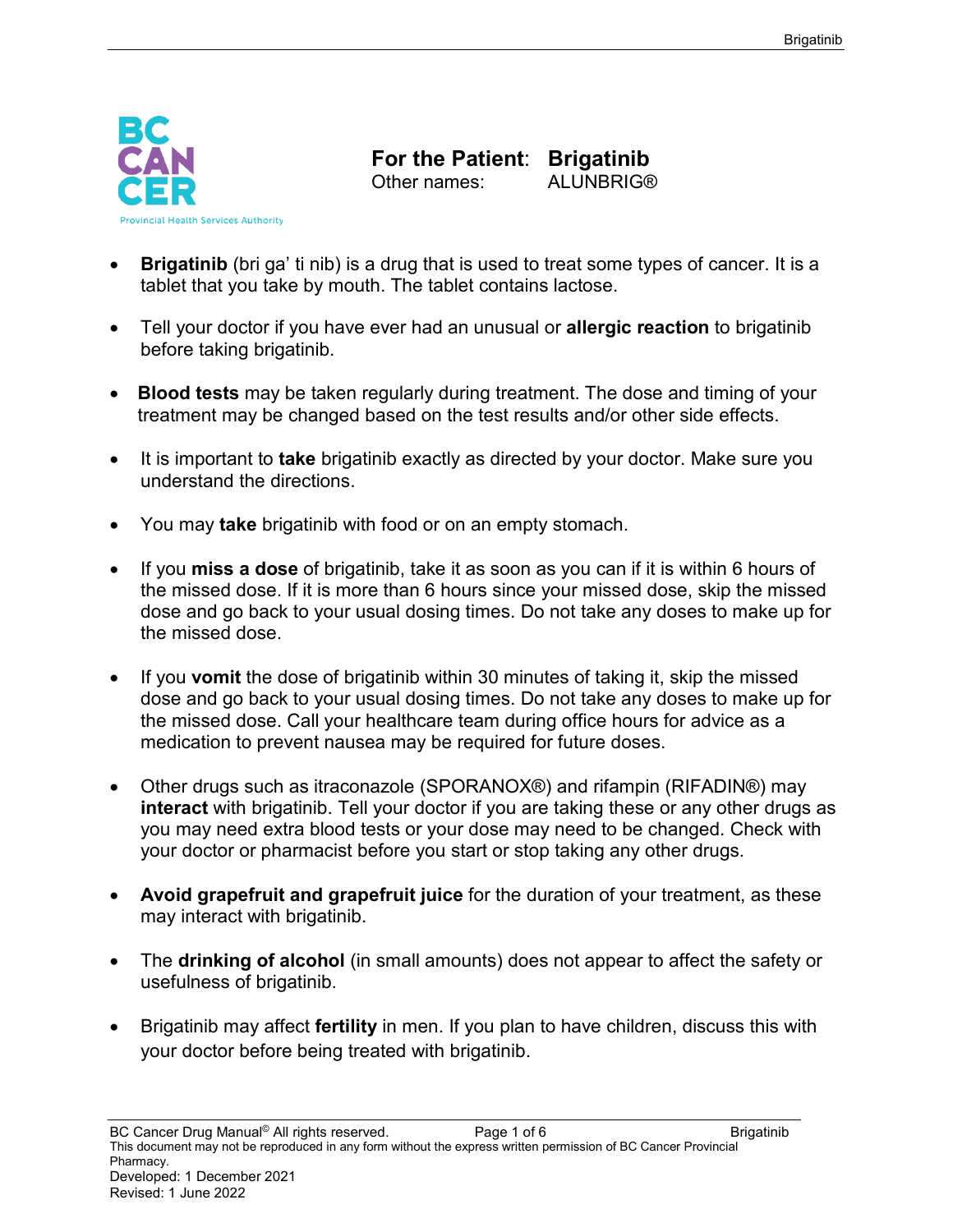- Brigatinib may damage sperm and may harm the baby if used during pregnancy. It is best to use **birth control** while being treated with brigatinib. Do NOT use hormonal birth control as it may not work as well while you are taking brigatinib. Ask your doctor how long you should continue using birth control after your treatment has ended. Tell your doctor right away if you or your partner becomes pregnant. Do not breastfeed during treatment and for one week after your last dose.
- **Store** brigatinib tablets out of the reach of children, at room temperature, away from heat, light, and moisture.
- **Tell** doctors, dentists, and other health professionals that you are being treated with brigatinib before you receive any treatment from them.

Side effects are listed in the following table in the order in which they may occur. Tips to help manage the side effects are included.

| <b>SIDE EFFECTS</b>                                                                                                                           | <b>MANAGEMENT</b>                                                                                                                                                                                                                                                                                                       |
|-----------------------------------------------------------------------------------------------------------------------------------------------|-------------------------------------------------------------------------------------------------------------------------------------------------------------------------------------------------------------------------------------------------------------------------------------------------------------------------|
| Nausea and vomiting may occur after<br>your treatment. If you are vomiting and it<br>is not controlled, you can quickly become<br>dehydrated. | You may be given a prescription for<br>antinausea drug(s) to take at home. It is<br>easier to prevent nausea than treat it<br>once it has occurred, so follow<br>directions closely.<br>• Drink plenty of fluids.<br>• Eat and drink often in small amounts.<br>• Try the ideas in Practical Tips to<br>Manage Nausea.* |
|                                                                                                                                               | Tell your healthcare team if nausea or<br>vomiting continues or is not controlled<br>with your antinausea drug(s).                                                                                                                                                                                                      |
| Skin rashes may sometimes occur.                                                                                                              | If itching is very irritating, call your<br>healthcare team. Otherwise, be sure to<br>mention it at your next visit.                                                                                                                                                                                                    |
| Fever may sometimes occur.                                                                                                                    | • Take acetaminophen (e.g., TYLENOL®)<br>every 4-6 hours, to a maximum of 4 g<br>(4000 mg) per day.                                                                                                                                                                                                                     |
|                                                                                                                                               | • If you have fever (over 38°C or 100°F<br>by an oral thermometer) plus another<br>sign of infection, call your healthcare<br>team <i>immediately</i> . Other signs of<br>infection include chills, cough, or<br>burning when you pass urine.                                                                           |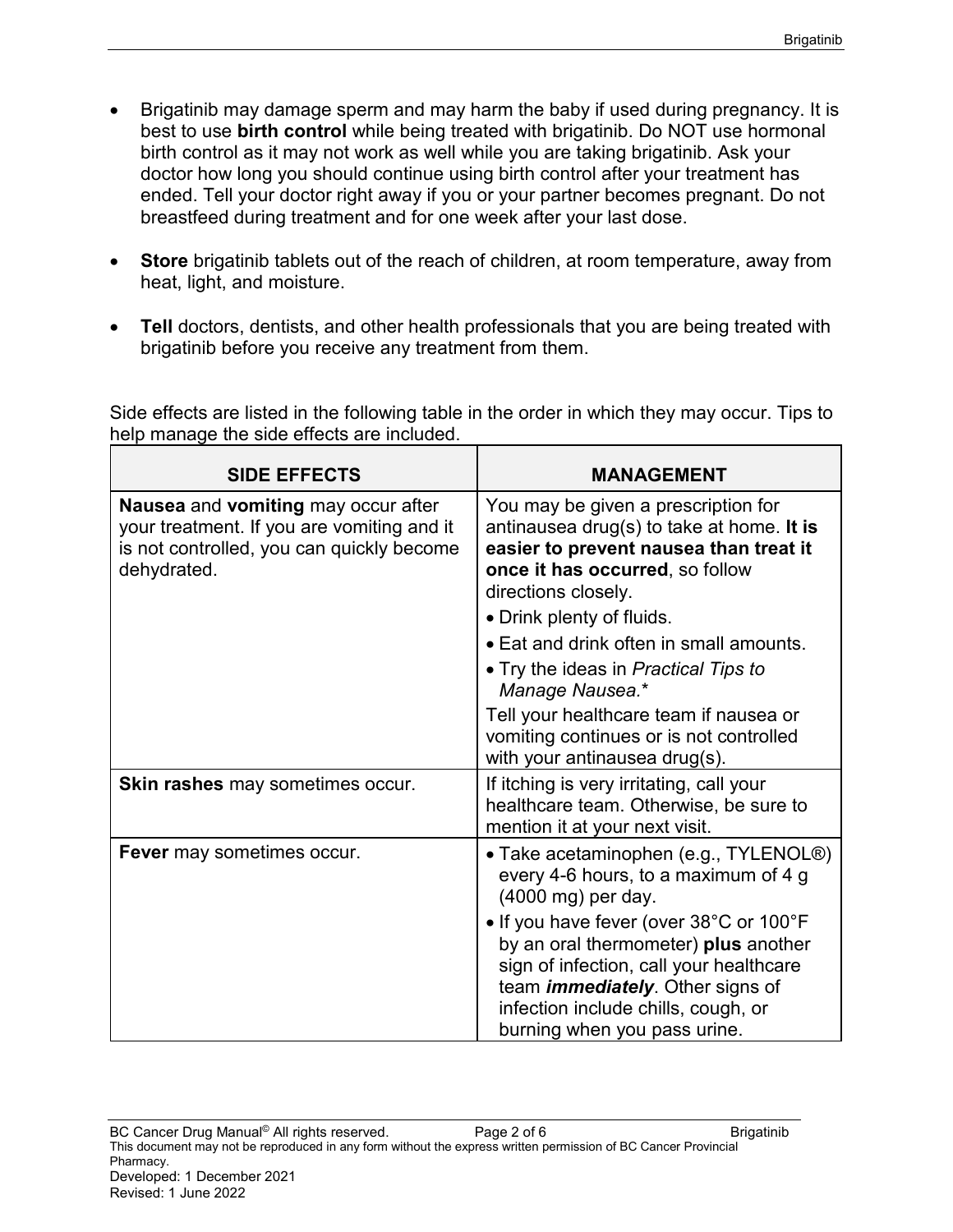| <b>SIDE EFFECTS</b>                                                                                                                                                                                                                | <b>MANAGEMENT</b>                                                                                                                                                                                                                                                                                                                                                                                                                                                   |
|------------------------------------------------------------------------------------------------------------------------------------------------------------------------------------------------------------------------------------|---------------------------------------------------------------------------------------------------------------------------------------------------------------------------------------------------------------------------------------------------------------------------------------------------------------------------------------------------------------------------------------------------------------------------------------------------------------------|
| <b>Constipation may sometimes occur.</b>                                                                                                                                                                                           | • Exercise if you can.<br>• Drink plenty of fluids.<br>• Try ideas in Food Choices to Manage<br>Constipation.*                                                                                                                                                                                                                                                                                                                                                      |
| Diarrhea may sometimes occur. If you<br>have diarrhea and it is not controlled, you<br>can quickly become dehydrated.                                                                                                              | If diarrhea is a problem:<br>• Drink plenty of fluids.<br>• Eat and drink often in small amounts.<br>• Avoid high fibre foods as outlined in<br><b>Food Choices to Help Manage</b><br>Diarrhea.*<br>• Note: If lactose in milk usually gives you<br>diarrhea, the lactose in the tablet may<br>be causing your diarrhea. Take<br>LACTAID® tablets just before your<br>brigatinib dose.<br>Tell your healthcare team if you have<br>diarrhea for more than 24 hours. |
| Sore mouth may sometimes occur.<br>Mouth sores can occur on the tongue, the<br>sides of the mouth, or in the throat.<br>Mouth sores or bleeding gums can<br>lead to an infection.                                                  | • Brush your teeth gently after eating and<br>at bedtime with a very soft toothbrush. If<br>your gums bleed, use gauze instead of<br>a brush. Use baking soda instead of<br>toothpaste.<br>• Make a mouthwash with $\frac{1}{4}$ teaspoon<br>baking soda AND $\frac{1}{4}$ teaspoon salt in 1<br>cup warm water and rinse several times<br>a day.<br>Try the ideas in Food Ideas to Try with a<br>Sore Mouth.*                                                      |
| Your white blood cells may decrease<br>after your treatment. White blood cells<br>protect your body by fighting bacteria<br>(germs) that cause infection. When they<br>are low, you are at greater risk of<br>having an infection. | To help prevent infection:<br>• Wash your hands often and always<br>after using the bathroom.<br>• Avoid crowds and people who are sick.<br>• Stop taking brigatinib and call your<br>healthcare team <i>immediately</i> at the<br>first sign of an infection such as fever<br>(over 38°C or 100°F by an oral<br>thermometer), chills, cough, or burning<br>when you pass urine.                                                                                    |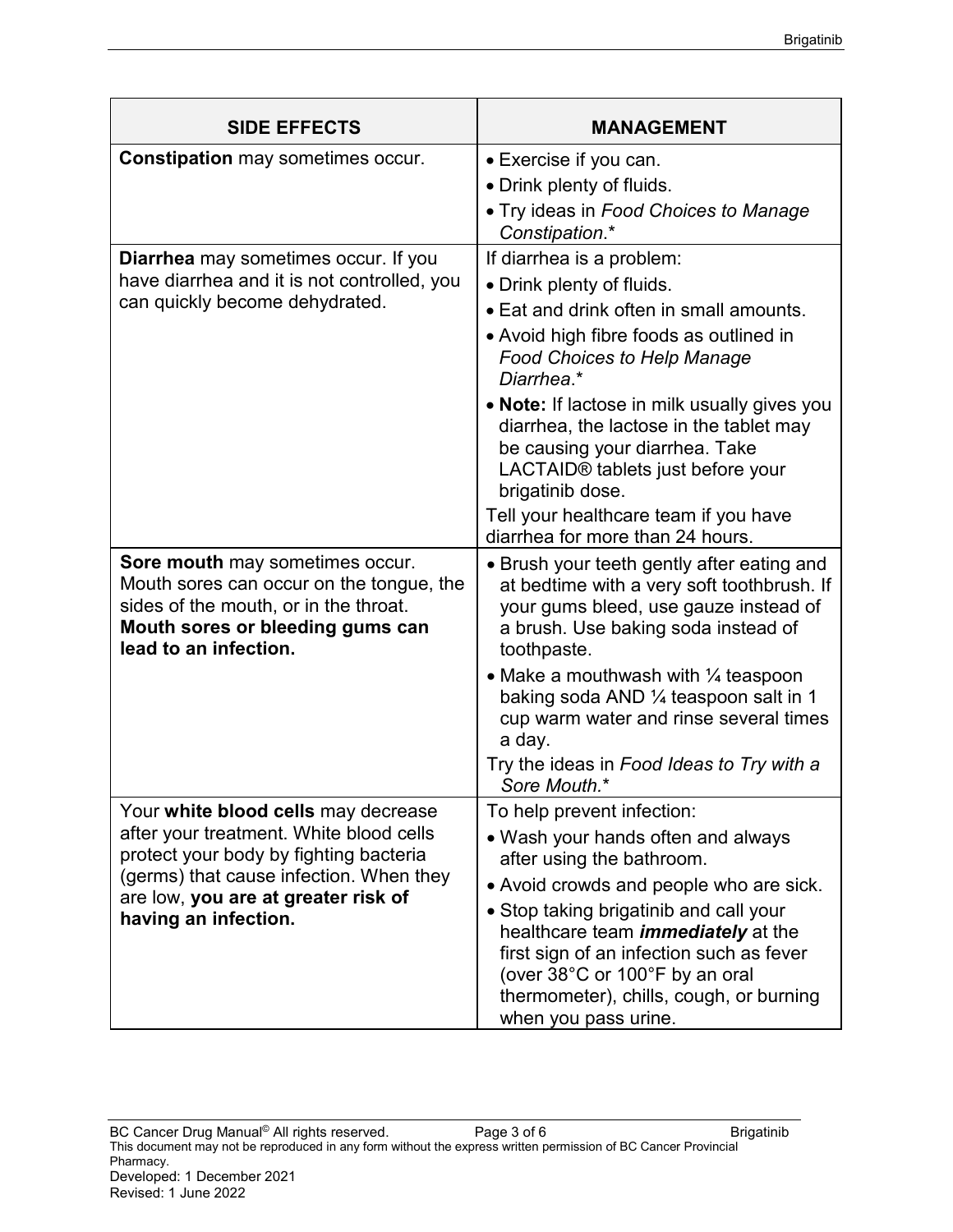| <b>SIDE EFFECTS</b>                                                                                                                                                                 | <b>MANAGEMENT</b>                                                                                                                                                                                                                                                                                                                                                                                                                                                                                                  |
|-------------------------------------------------------------------------------------------------------------------------------------------------------------------------------------|--------------------------------------------------------------------------------------------------------------------------------------------------------------------------------------------------------------------------------------------------------------------------------------------------------------------------------------------------------------------------------------------------------------------------------------------------------------------------------------------------------------------|
| Your <b>platelets</b> may decrease after your<br>treatment. Platelets help to make your<br>blood clot when you hurt yourself. You<br>may bruise or bleed more easily than<br>usual. | To help prevent bleeding problems:<br>• Try not to bruise, cut, or burn yourself.<br>• Clean your nose by blowing gently. Do<br>not pick your nose.<br>• Avoid constipation.<br>• Brush your teeth gently with a soft<br>toothbrush as your gums may bleed<br>more easily. Maintain good oral<br>hygiene.<br>Some medications such as ASA (e.g.,<br>ASPIRIN®) or ibuprofen (e.g., ADVIL®)<br>may increase your risk of bleeding.<br>• Do not stop taking any medication that<br>has been prescribed by your doctor |
|                                                                                                                                                                                     | (e.g., ASA for your heart).<br>• For minor pain, try acetaminophen (e.g.,<br>TYLENOL®) first, to a maximum of 4 g<br>(4000 mg) per day, but occasional use<br>of ibuprofen may be acceptable.                                                                                                                                                                                                                                                                                                                      |
| Slow or abnormal heart rhythm may<br>rarely occur.                                                                                                                                  | Minimize your risk of slow or abnormal<br>heart rhythm by:<br>• Always checking with your pharmacist<br>and doctor about drug interactions when<br>starting a new medication, herbal<br>product, or supplement.                                                                                                                                                                                                                                                                                                    |
|                                                                                                                                                                                     | • Avoiding grapefruit and grapefruit juice.<br>Get emergency help <i>immediately</i> if your<br>heart is beating irregularly OR if you feel<br>faint, lightheaded, or dizzy.                                                                                                                                                                                                                                                                                                                                       |
| <b>High blood pressure</b> may sometimes<br>occur. This can happen very quickly after<br>starting treatment.                                                                        | Your blood pressure may be checked by<br>your healthcare team during your visit.<br>• You may be asked to check your blood<br>pressure frequently between visits.<br>• Your doctor may give you a prescription<br>for blood pressure medication if your<br>blood pressure is high.<br>• Tell your doctor if you are already on                                                                                                                                                                                     |
| Headache may sometimes occur.                                                                                                                                                       | blood pressure medication. Your doctor<br>may have to adjust your dose.<br>Take acetaminophen (e.g., TYLENOL <sup>®</sup> )<br>every 4-6 hours if needed, to a maximum<br>of 4 g (4000 mg) per day.                                                                                                                                                                                                                                                                                                                |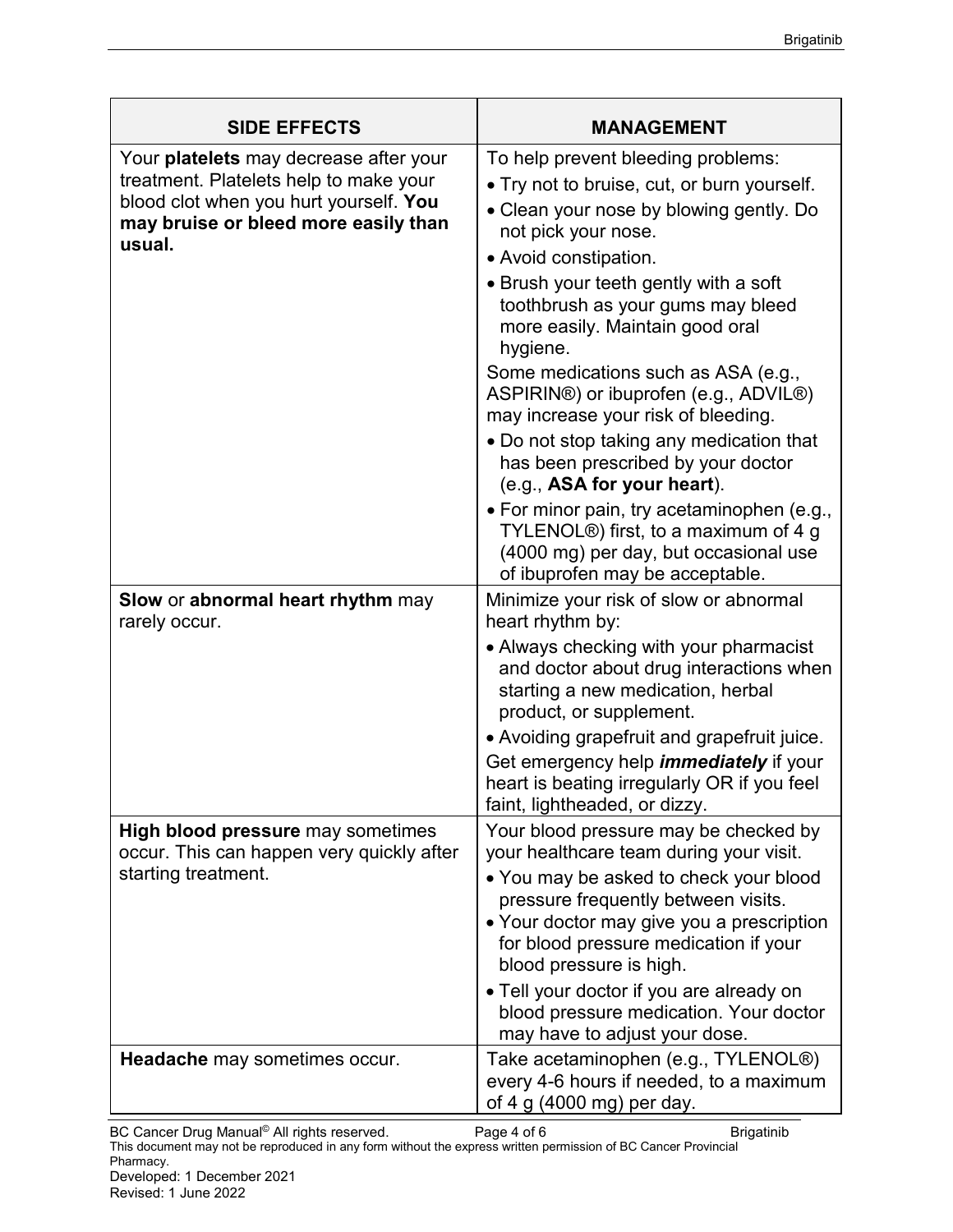| <b>SIDE EFFECTS</b>                                                                                                                                                         | <b>MANAGEMENT</b>                                                                                                                                                                                                                                                                                                                           |
|-----------------------------------------------------------------------------------------------------------------------------------------------------------------------------|---------------------------------------------------------------------------------------------------------------------------------------------------------------------------------------------------------------------------------------------------------------------------------------------------------------------------------------------|
| <b>Muscle or joint pain may sometimes</b><br>occur.                                                                                                                         | You may take acetaminophen (e.g.,<br>TYLENOL <sup>®</sup> ) every 4-6 hours to a<br>maximum of 4 g (4000 mg) per day or<br>ibuprofen (e.g., ADVIL <sup>®</sup> ) for mild to<br>moderate pain. Tell your healthcare team<br>if the pain interferes with your activity.                                                                      |
| <b>Sugar control</b> may sometimes be<br>affected in patients with diabetes.                                                                                                | Check your blood sugar regularly if you<br>have diabetes.                                                                                                                                                                                                                                                                                   |
| Swelling of hands, feet, or lower legs<br>may sometimes occur if your body retains<br>extra fluid.                                                                          | If swelling is a problem:<br>• Elevate your feet when sitting.<br>• Avoid tight clothing.                                                                                                                                                                                                                                                   |
| Loss of appetite may sometimes occur.                                                                                                                                       | Try the ideas in Food Ideas to Help with<br>Decreased Appetite.*                                                                                                                                                                                                                                                                            |
| <b>Tiredness</b> and lack of energy may<br>sometimes occur.                                                                                                                 | • Do not drive a car or operate machinery<br>if you are feeling tired.<br>• Try the ideas in Fatigue/Tiredness -<br>Patient Handout.*                                                                                                                                                                                                       |
| Eye problems such as blurry or double<br>vision, increased sensitivity to light, eye<br>pain, or seeing flashes of light sometimes<br>occur.                                | • Use caution when driving or operating<br>machinery.<br>• Tell your healthcare team at your next<br>visit, especially if the changes do not go<br>away or get worse.                                                                                                                                                                       |
| Numbness or tingling of the fingers or<br>toes may sometimes occur. This will<br>slowly return to normal once your<br>treatments are over. This may take<br>several months. | • Be careful when handling items that are<br>sharp, hot, or cold.<br>• Be careful when walking on uneven<br>surfaces or doing activities that need<br>you to balance or be steady.<br>. Tell your healthcare team at your next<br>visit if you have trouble with buttons,<br>writing, picking up small objects,<br>walking, or have fallen. |
| Your skin may sunburn more easily than<br>usual during treatment and for five days<br>after your last dose.                                                                 | Refer to Your Medication Sun Sensitivity<br>and Sunscreens <sup>*</sup> or the BC Health<br>Guide for more information.<br>• After sun exposure, if you have a<br>severe sunburn or skin reaction such as<br>itching, rash, or swelling, contact your<br>healthcare team.                                                                   |
| Hair loss does not occur with brigatinib.                                                                                                                                   |                                                                                                                                                                                                                                                                                                                                             |

**\*Please ask your nurse or pharmacist for a copy.**